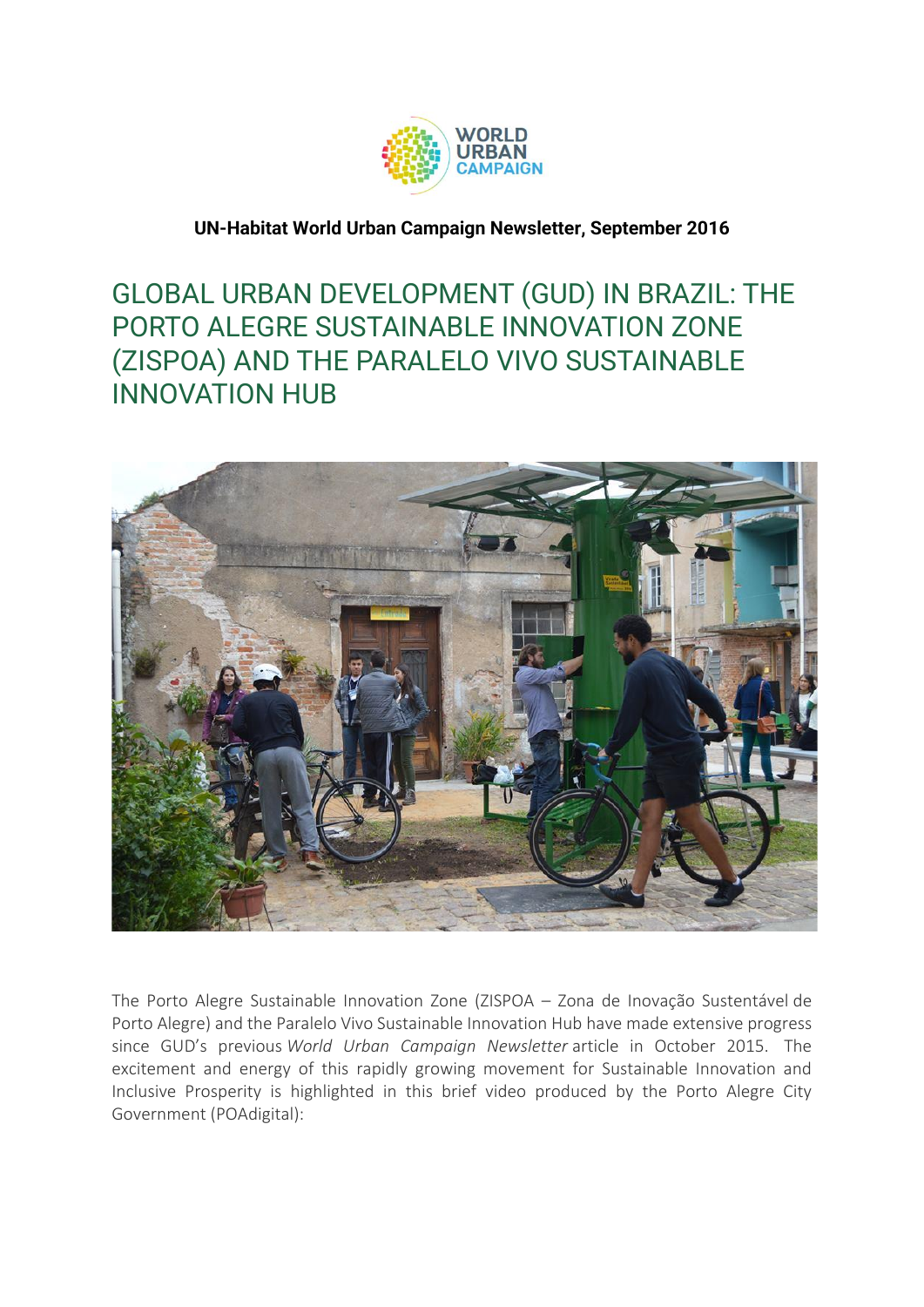ZISPOA | Zona de Inovação Sustentável de Porto Alegre



 $\overline{C}$ 

ZISPOA is the first major step to implement GUD's World Bank-funded Leapfrog Economic Strategy for the State of Rio Grande do Sul (RS) to become the most sustainable and innovative place in Latin America by 2030: http://www.globalurban.org/2015\_RS\_LEAPFROG\_ECONOMIC\_STRATEGY.pdf.

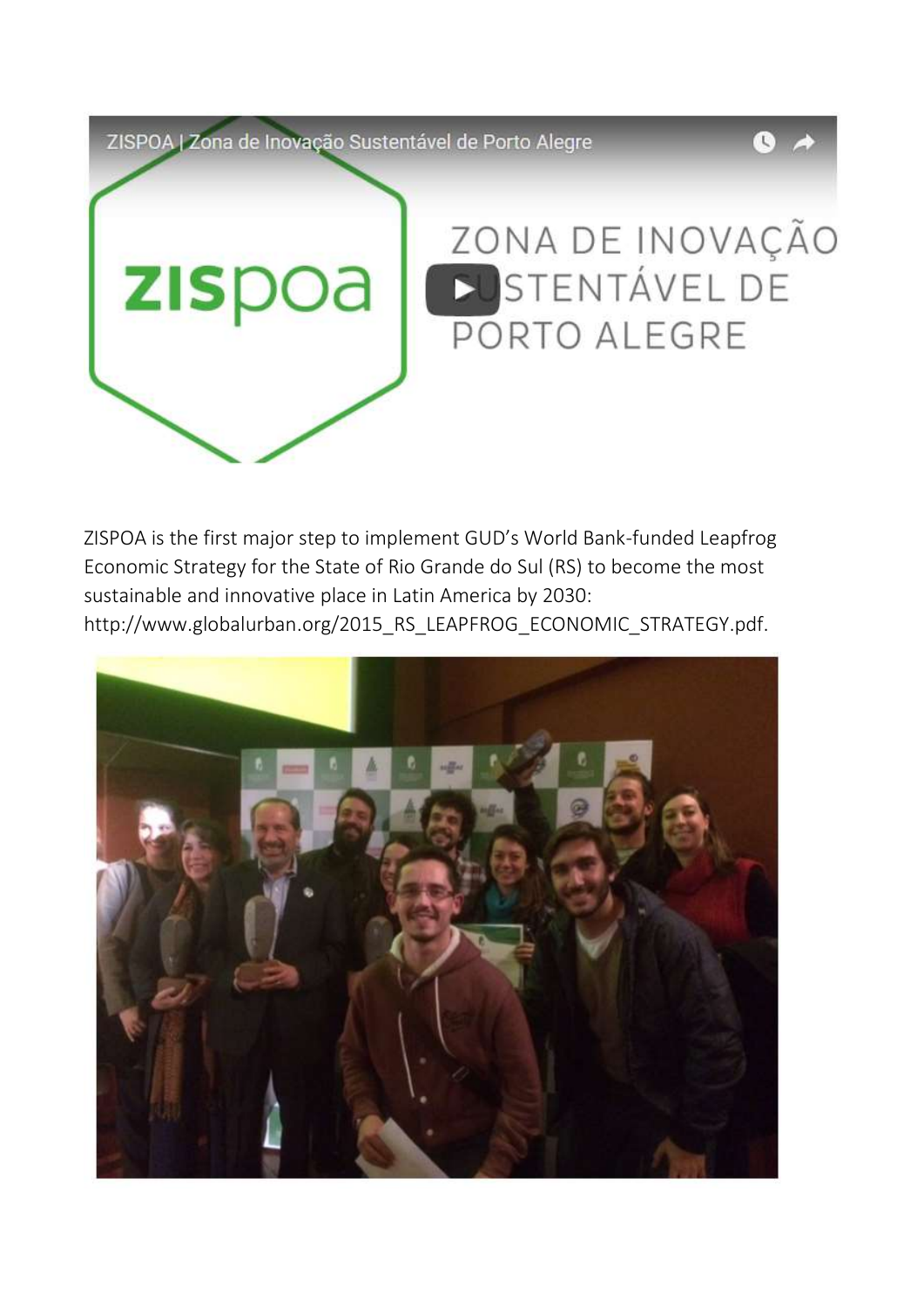The Paralelo Vivo Sustainable Innovation Hub is the first startup hub, coworking and maker space, and innovation ecosystem in Latin America focused on promoting sustainable entrepreneurship, currently with 31 participating businesses and organizations.

In June 2016 both ZISPOA and Paralelo Vivo won "Good Ideas in Sustainability" awards from Virada Sustentável and the Fundação Gaia in a major regional competition among more than 150 contestants. In addition, two ZISPOA startups, Re-ciclo and Gênese Social, also won awards, and four other ZISPOA startups were finalists: Cesta Feira, Horteria, MVM Technologies, and weBike.

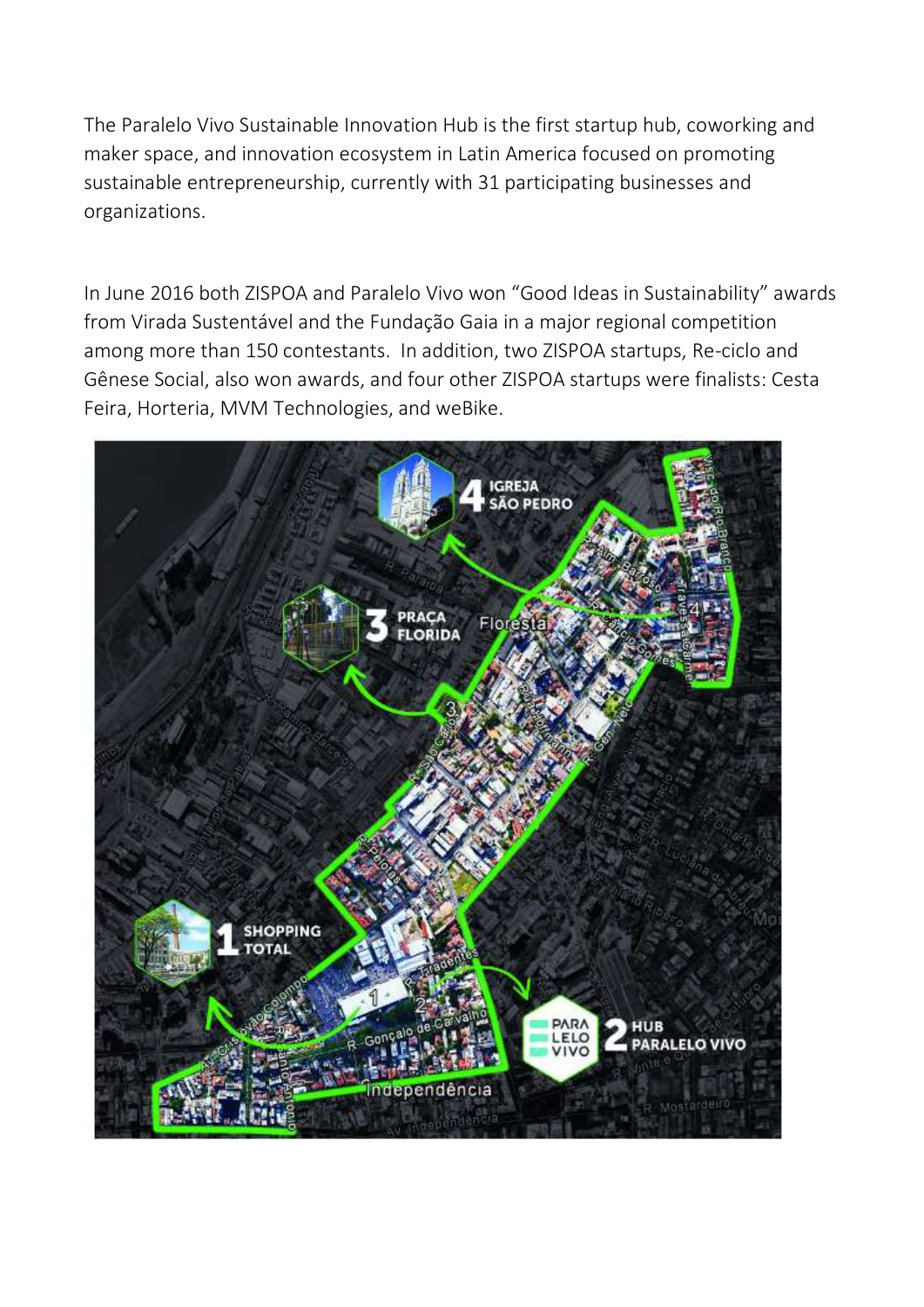Over the past year, GUD has worked with startup Pulsar on the Entrepreneurship Challenge for nearly 200 students at the Federal University of Rio Grande do Sul (UFRGS) Engineering School, and collaborated with Pulsar to teach two ZISPOA courses at Paralelo Vivo, as well as the ZISPOA "Next Citizens" course at Paralelo Vivo and at other ZISPOA collaborative houses: Casa Cultural Tony Petzhold, CC100, Marquise 51 Hub Criativo, and Vila Flores. Together nearly 100 students participated in these three courses. In addition, on World Environment Day (June 5) we organized at Vila Flores the first annual ZISPOA Festival, in honor of Brazilian (and Porto-Alegrense) environmentalist José Lutzenberger, with more than 400 participants.

In December ZISPOA was selected by the Government of Sweden, the Swedish Institute, and Swedish Incubators and Science Parks to participate in the Smart Living Challenge global network, starting with an international webinar on April 28 about "Sharing for Sustainable Mobility" featuring international technical experts mentoring ZISPOA startups such as MVM for electric car sharing, weBike for bike sharing, and Easybox for garage sharing.

MVM is building Porto Alegre's first electric car charging station, including solarpowered LED lighting, with assistance from other ZISPOA startups such as Oz Engenharia, Printup 3D, Paula Buela, and UFRGS students from Professor Luis Felipe Nascimento's Sustainable Management course. On October 20 ZISPOA will inaugurate this new electric car charging station at Shopping Total in a ceremony attended by many Porto Alegre leaders together with Sweden's Ambassador to Brazil. In addition, ZISPOA entrepreneurs will participate in two Sweden-Brazil Innovation Week seminars at Nós Coworking on Clean Energy, Sustainable Mobility, and Sustainable Urban Development, and will help launch Porto Alegre Zero Waste Week during a special ZISPOA Green Drinks event at Nós Coworking on October 21.

ZISPOA combines six key elements: Innovation and Technology; Entrepreneurship and Startups; Sustainability and Resource Efficiency; Creativity and Collaboration; Participatory Community Management; and Business-Friendly Environment.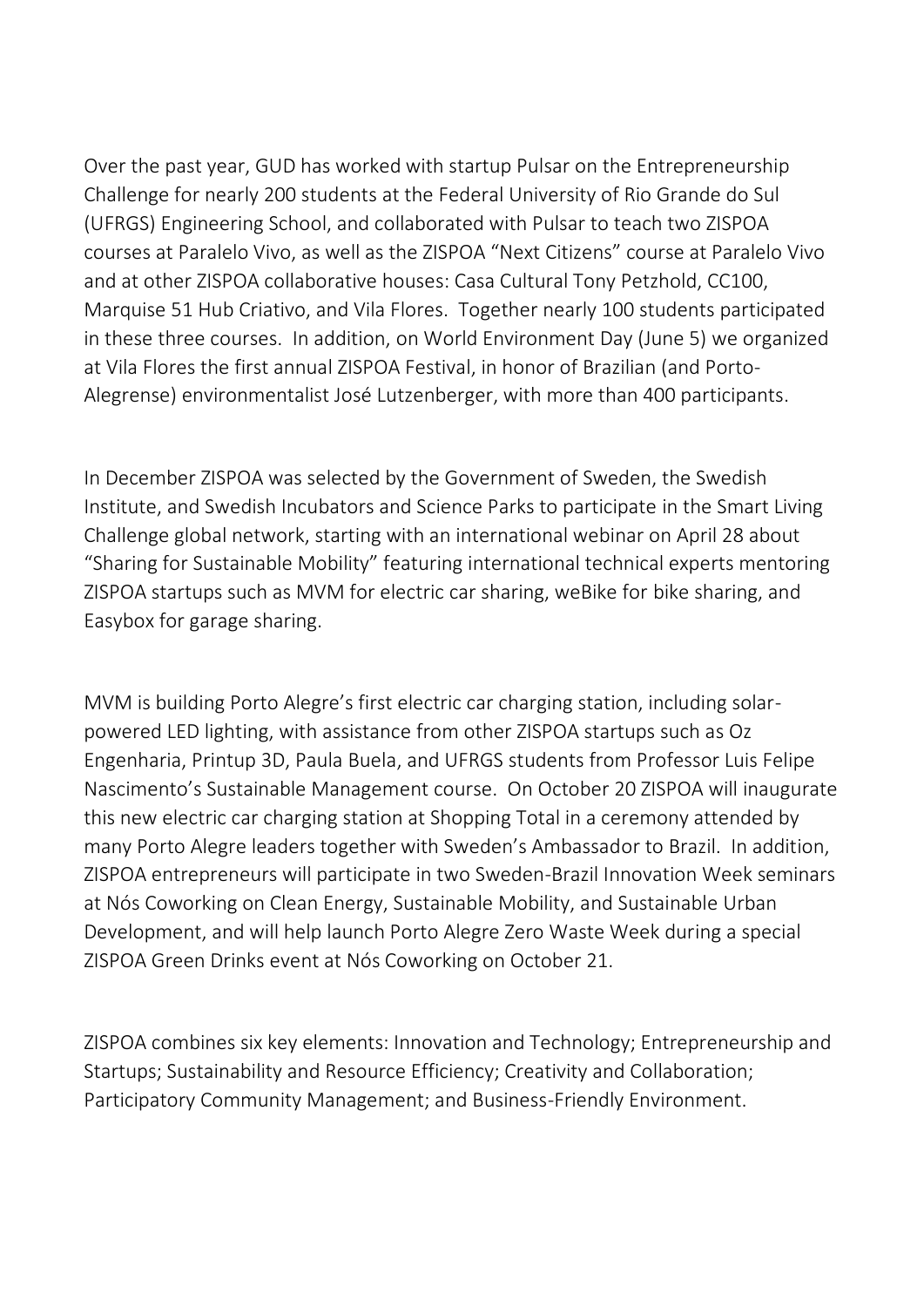Over the past year working groups were organized around these six elements, and hundreds of people have collaborated to take action and produce results on a wide variety of initiatives. These include promoting "solar trees", building a community garden and composting center (Espaço Floresta) at a neighborhood recycling facility, organizing weekly "Zistalks" with startup Point and monthly Sustainable Connections seminars with Net Impact, mapping and surveying ZISPOA for solar capacity and other entrepreneurial and renewable resources, creating a business-friendly website (www.zispoa.info) and an event-oriented Facebook page (www.facebook.com/zispoa), hosting monthly Green Drinks networking events for sustainable entrepreneurs, developing the Miudinho sustainability blog (www.upss.com.br), engaging in visioning with UFRGS students from Professor Julio van der Linden's Strategic Design course, participating in an RS State Government Commission supporting the UN Sustainable Development Goals; and much more.



Currently ZISPOA is focused on becoming the most sustainable and innovative place in Latin America by December 2020, through achieving five major goals: 1) Most Solar Powered; 2) Most Energy Efficient; 3) Most Digitally Connected; 4) Most Renewable Technology-Friendly; and 5) Most Bike-Friendly.